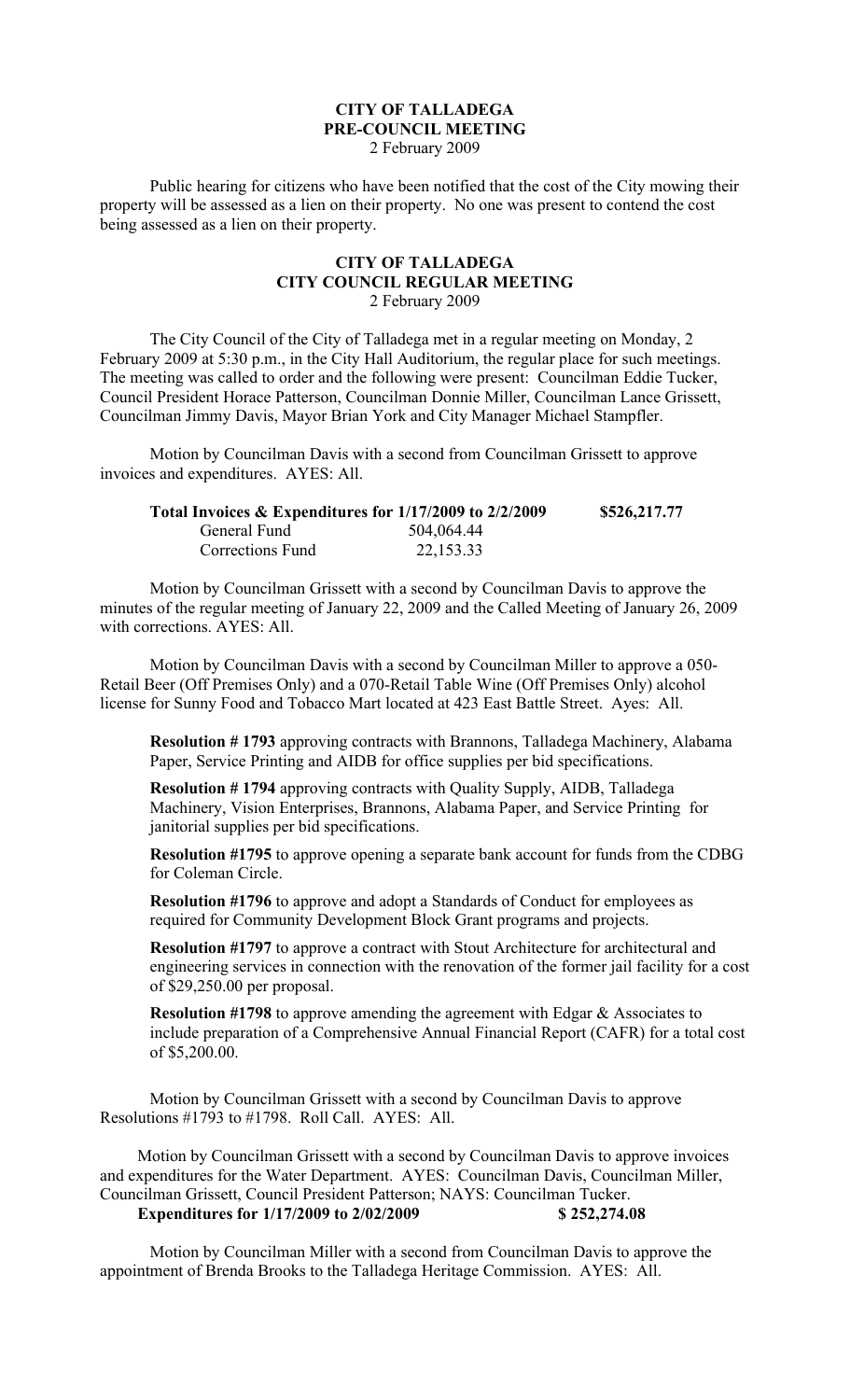City Manager Michael Stampfler commented on the audit done by Edgar & Associates for Water and Sewer Department that shows that, among other things, there is a low increase in departmental assets which indicates a lack of adequate revenue and a projected negative cash flow over the next five years. Mr. Stampfler further stated that no expansion of service would be prudent considering the financial restraints. Mr. Stampfler continued by reading from the auditor's letter "there are serious issues confronting the Utility as a result of many years of insufficient maintenance and attention which will require resolution in the very near term." Council President Patterson stated that it was obvious, according to the report, that the City is no in a position to adequately repair what we have and that instead of money being used for new sewer improvements it was used to pay off a previous debt. Councilman Davis commented on the differences in the Accounts Payable amounts from 2007 to 2008 and the increase in annual pension costs during the same time period as troublesome.

Councilman Miller commented on the memo concerning the McMillan Street Project and stated that he wanted to know that if this was a "comprehensive federal drainage improvement grant", and it was done under the process of FEMA, why couldn't a letter be done for the insurance company saying that this project was completed and approved by FEMA?

City Manager Stampfler presented a report on the Pitter Patter program which is a daycare that has been run by the City for over 20 some years. This program has now reached a cost of over \$80,000 a year with less than \$2,000 in revenue. This daycare currently is not accredited. Manager Stampfler requested that if there is no objection from the Council the Pitter Patter program would be closed at the end of the academic year and the two Pitter Patter employees would be moved to the library. Council President Patterson stated that he had a special feeling for Pitter Patter as his children went through this program, but he understood that over the years there was a lack of guidance over the program and agreed it was time to close it down.

Councilman Tucker yielded his time to Councilman Grissett for comments about the Coosa River Annex property. Councilman Grissett indicated that "it is a work in progress and that there has been a lot of telephoning and letter writing from numerous groups and organizations to help the City in this matter and endorsing our efforts to acquire the Coosa River Annex."

Councilman Miller requested that in the future if ALDOT has to close one of our main roads that there be better coordination and attention to directing and controlling the traffic down alternate streets so that problems don't occur like the "nightmare" during the Battle Street railroad crossing closure.

Councilman Miller also commented on the problems Friday night with two major restaurants locking their doors and requiring all customers to go through the drive-thru. Council President Patterson passed the matter on to the City Manager to document and report to Council.

Motion by Councilman Grissett with a second by Councilman Davis to enter Executive Session. AYES: All.

Council entered Executive Session at 6:00 pm and returned at 7:15 pm.

Council President Patterson stated that in relation to the land acquisition it will move forward and perhaps there will be something concrete in the next couple of weeks

Motion by Councilman Grissett with a second from Councilman Davis to approve Resolution #1799 concerning exemptions to the Civil Service System. Roll Call. AYES: All.

Motion by Councilman Grissett with a second from Councilman Miller to approve Resolution #1800 that requests that the County of Talladega transfer the Coosa River Storage Annex property to the City of Talladega. Roll Call. AYES: All.

Request by the Council to have a letter written to our District Congressmen explaining the issues and our opposition to awarding the Coosa River Storage Annex property to the City of Lincoln. Motion by Councilman Miller with a second by Councilman Tucker to have such letters prepared. AYES: All.